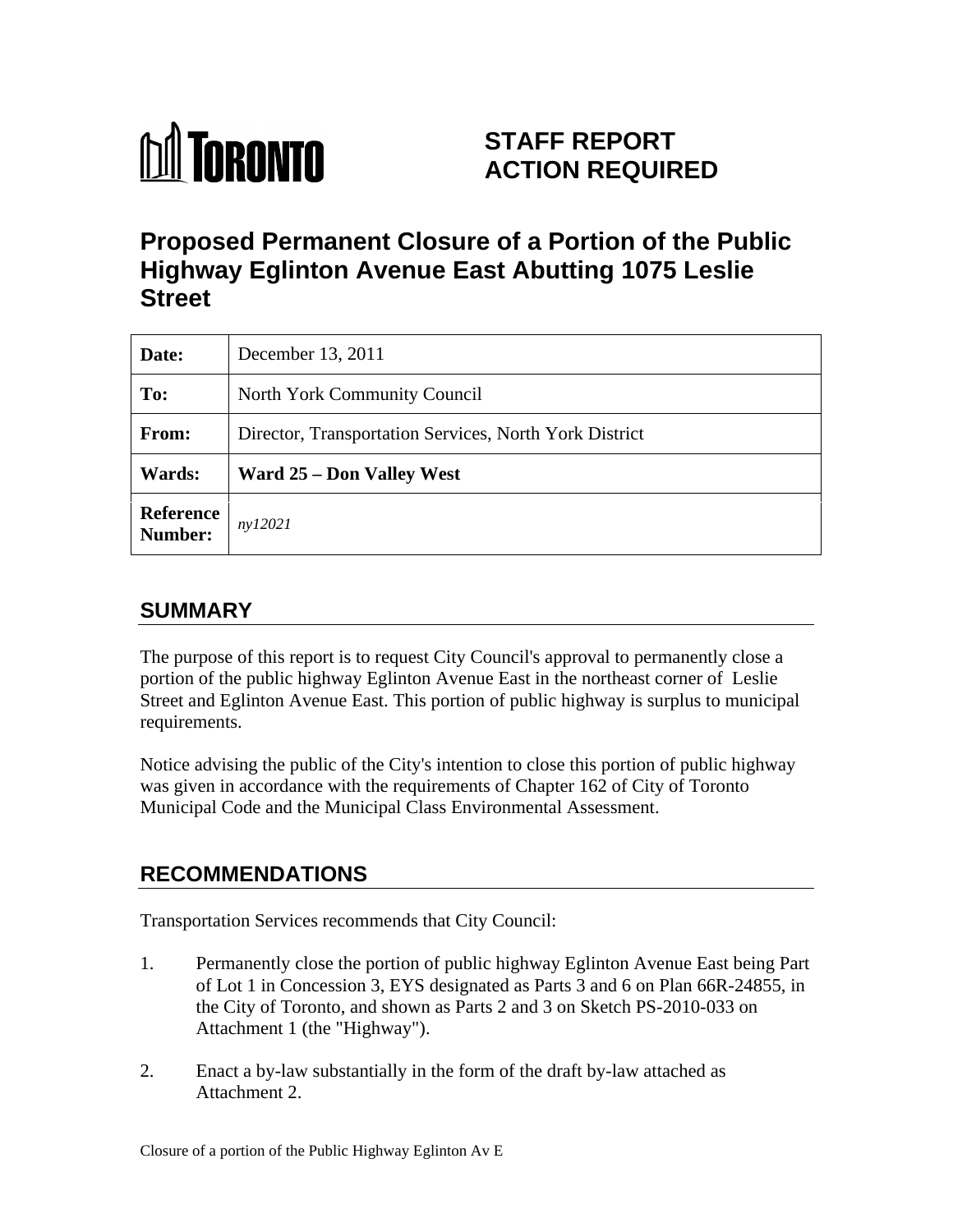#### **Financial Impact**

The closing of the Highway will not result in any costs to the City as the potential purchaser will be responsible for all costs associated with closing the Highway.

#### **DECISION HISTORY**

In accordance with the City's Real Estate Disposal By-law No. 814-2007, the Highway was declared surplus on October 14, 2011 (DAF No. 2011-290) conditional upon Council approving the permanent closure of the Highway with the intended manner of disposal to be by way of inviting an offer to purchase from Rowbry Holdings Limited (the owner of land adjoining the Highway).

The Chief Corporate Officer authorized the General Manager of Transportation Services to give notice to the public of a proposed by-law to close the Highway in accordance with the requirements of the City of Toronto Municipal Code Chapter 162 and the Municipal Class Environmental Assessment for Schedule A+ activities (DAF No. 2011-391) on December 9, 2011.

#### **ISSUE BACKGROUND**

Transportation Services was requested to investigate the feasibility of closing the Highway by Rowbry Holdings Limited ("Rowbry") along with other City land, for incorporation into its adjoining site on the northeast corner of Eglinton Avenue East and Leslie Street. Part of the Highway is currently used by Rowbry as part of its driveway and pedestrian sidewalk, partially by way of a right of way and partially through a licence agreement with the City. The parties are currently negotiating final details and the City anticipates receiving an acceptable offer to purchase the Highway and other adjoining City land from Rowbry.

### **COMMENTS**

Transportation Services staff has reviewed the feasibility of closing the Highway and have determined that the Highway can be permanently closed.

Transportation Services has conducted a circulation to utility companies and determined that existing utilities are located within the Highway. Enbridge Gas Distribution Inc., Bell Canada and Rogers Cable Communications Inc. have advised that they have existing plant in the Highway and will each require an easement.